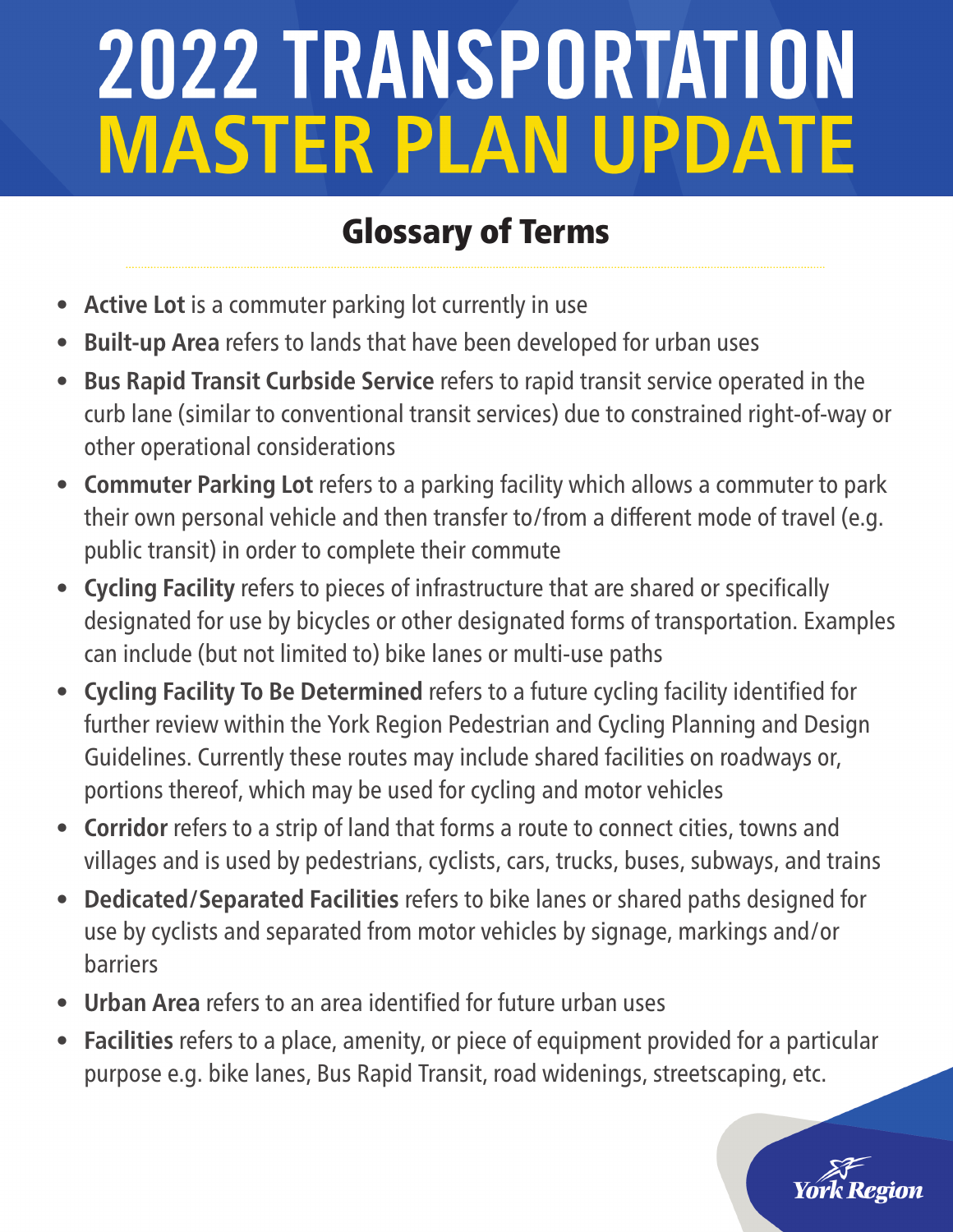- **• Future Highway** refers to a provincial highway or portions of it to be planned or constructed at a later date to be determined
- **• GO Rail Corridor** refers to a commuter rail service within a right-of-way, operated by **Metrolinx**
- **• GO Rail Station** is a regular stopping place on a GO train route, which includes platforms and often one or more buildings, operated by Metrolinx
- **• GO Rail Station Subject to Further Study** is a future GO Rail Station identified for further review
- **• Grade Separation** refers to a tunnel or a bridge that allows a road or rail line to travel over or under the other, without the need for vehicles travelling on the road to stop
- **• Grade Separation (Capital Program)** refers to a grade separation (bridge), between road and rail, identified as part of York Region's 10 Year Roads and Transit Capital Construction Program
- **• Grade Separation (Prioritized)** refers to a grade separation identified as a priority, but not currently identified in York Region's 10 Year Roads and Transit Capital Construction Program
- **• High Occupancy Vehicle (HOV) Lanes** refer to curbside lanes used exclusively by motor vehicles with two or more persons, motorcycles, scooters and/or bicycles
- **• Interchange** is a crossing of a Regional road and a provincial highway at different levels with connecting ramps for traffic turning between the intersecting highway and roadway
- **• Interchange (Municipal Initiative)** An interchange requested by a municipality and not within the Province's capital construction plan

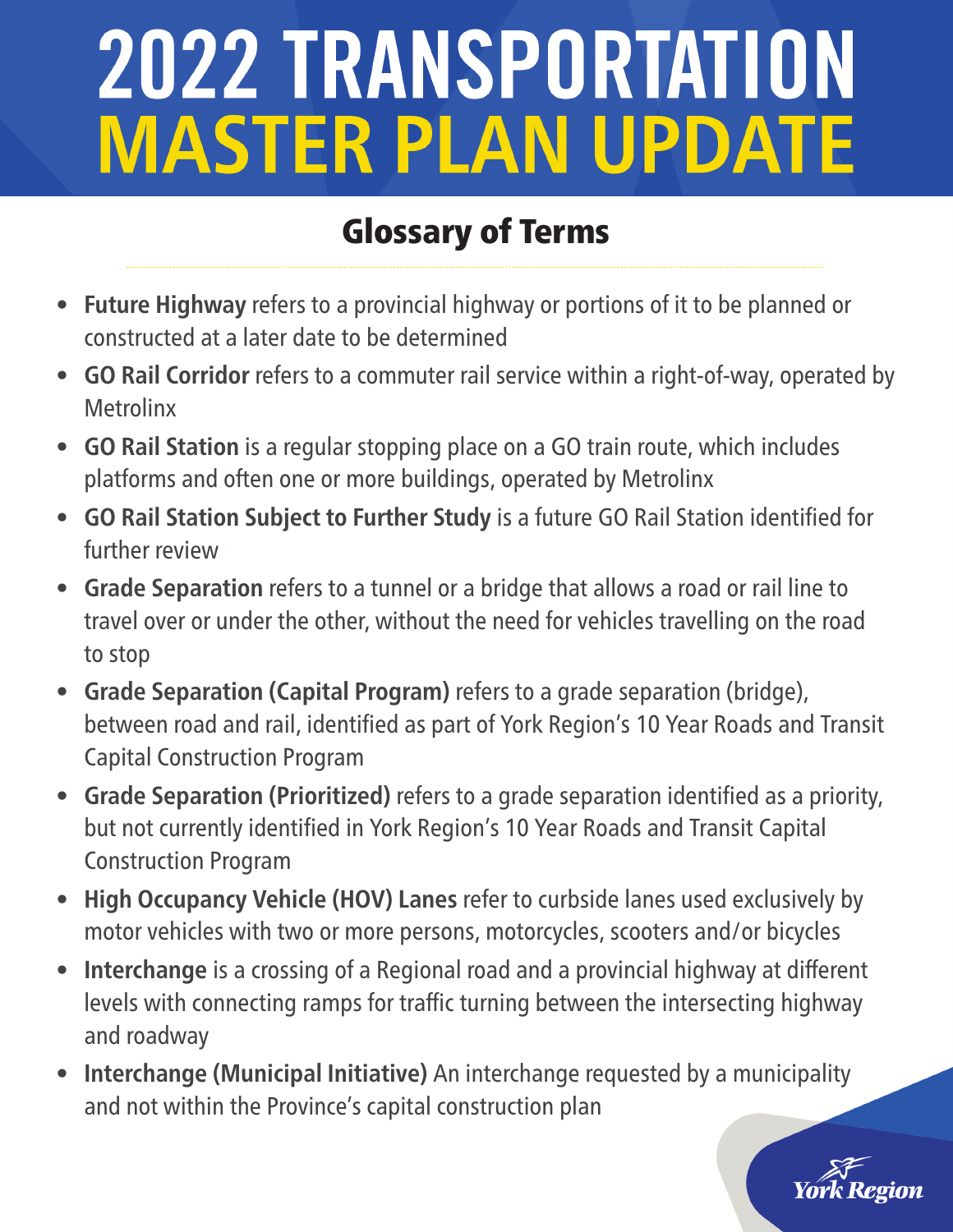- **• Major Transit Station Area** refers to the area including and around any existing or planned higher order transit station or stop within a settlement area
- **• Mid-block Crossing** is a road connection over or under a major highway without ramp access
- **• New Road Link** is a new road designed to provide continuous access across communities
- **• Potential Lot** is a future commuter parking lot identified for further review
- **• Proposed Region-Wide Trail Network** refers to a future Trail Network identified for further review
- **• Provincial Freeway** refers to an express highway with controlled access, maintained by the province
- **• Provincial Highway** is a road connecting regions, maintained by the province
- **• Railway** is a set of tracks made of steel rails along which trains run
- **• Rapid Transit Corridor** refers to transit infrastructure where lanes are for the exclusive use of buses or light-rail vehicles and physically separated from other modes of travel within its own section. In York Region, a rapid transit corridor may also be referred to as a 'rapidway'
- **• Rapid Transit Subject to Further Study** refers toa future Rapid Transit Corridor identified for further review
- **• Rapidway** refers to dedicated lanes in the centre of the road for Viva vehicles (YRT's bus rapid transit service) and emergency services. In York Region, a rapid transit corridor may also be referred to as a 'rapidway'.

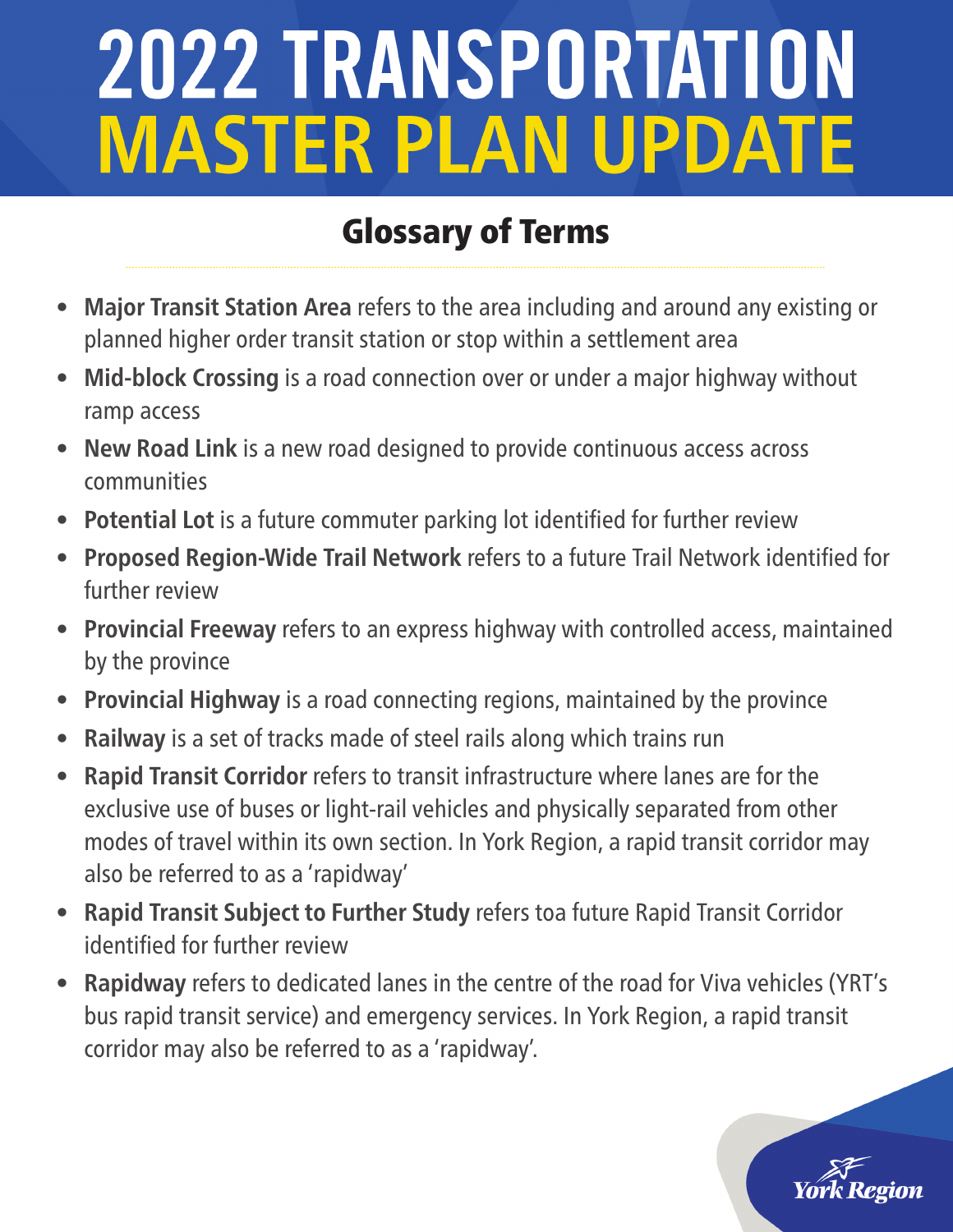- **• Region-Wide Trail Network** is a connected series of shared facilities (i.e. multi-use trails) typically located outside the roadway for use by cyclists, pedestrians and other forms of active transportation
- **• Road** is a major traffic, pedestrian, cycling and transit route that makes it easier for people and good to move across communities
- **• Road Improvements** refers to a change to the road and/or its elements including widening, reducing, re-configuring and/or adding new structures or facilities such as bike lanes, cycle paths, high occupancy vehicle (HOV) or transit lanes
- **• Road Improvements (Provincial Jurisdiction)** refers to a change to the road and/ or its elements including widening, reducing, re-configuring and/or adding new structures on a provincial highway
- **• Subway** is a rail-based rapid transit that generally operates underground to accommodate large volumes of passengers with higher relative speeds and greater frequencies compared to surface transit infrastructure
- **• Subway Station** is a regular stopping place on a subway route, that includes platforms and often one or more buildings, operated by the Toronto Transit Commission
- **• Subway Subject to Future Study** refers to a future subway identified for further review
- **• Transitway on Existing Provincial Highway** refers to transit infrastructure that is either adjacent to or separated from parallel provincial 400-series highways and is exclusively dedicated for buses or light-rail vehicles to accommodate longer distance (express) passenger needs